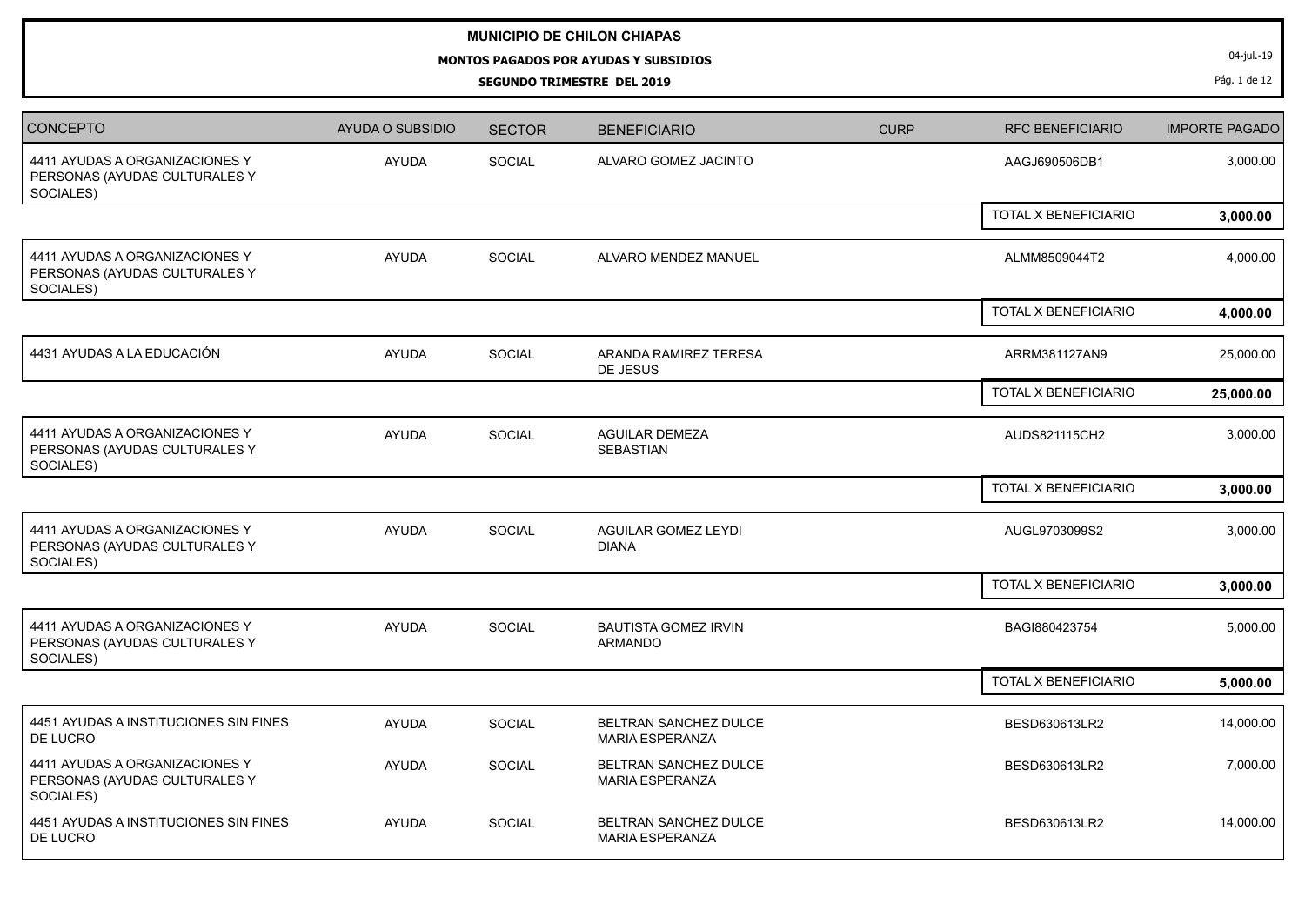| CONCEPTO                                                                     | AYUDA O SUBSIDIO | <b>SECTOR</b> | <b>BENEFICIARIO</b>                                | <b>CURP</b> | <b>RFC BENEFICIARIO</b> | <b>IMPORTE PAGADO</b> |
|------------------------------------------------------------------------------|------------------|---------------|----------------------------------------------------|-------------|-------------------------|-----------------------|
| 4451 AYUDAS A INSTITUCIONES SIN FINES<br>DE LUCRO                            | AYUDA            | SOCIAL        | BELTRAN SANCHEZ DULCE<br><b>MARIA ESPERANZA</b>    |             | BESD630613LR2           | 14,000.00             |
|                                                                              |                  |               |                                                    |             | TOTAL X BENEFICIARIO    | 49,000.00             |
| 4451 AYUDAS A INSTITUCIONES SIN FINES<br>DE LUCRO                            | <b>AYUDA</b>     | SOCIAL        | <b>CAMERAS FLORES</b><br><b>GEORGINA GUADALUPE</b> |             | CAFG670208FQ4           | 2,147.60              |
| 4451 AYUDAS A INSTITUCIONES SIN FINES<br>DE LUCRO                            | <b>AYUDA</b>     | SOCIAL        | <b>CAMERAS FLORES</b><br><b>GEORGINA GUADALUPE</b> |             | CAFG670208FQ4           | 2,147.60              |
|                                                                              |                  |               |                                                    |             | TOTAL X BENEFICIARIO    | 4,295.20              |
| 4451 AYUDAS A INSTITUCIONES SIN FINES<br>DE LUCRO                            | <b>AYUDA</b>     | SOCIAL        | CARDENAS GONZALEZ<br><b>NELLY PATRICIA</b>         |             | CAGN690213M34           | 4,000.00              |
|                                                                              |                  |               |                                                    |             | TOTAL X BENEFICIARIO    | 4,000.00              |
| 4411 AYUDAS A ORGANIZACIONES Y<br>PERSONAS (AYUDAS CULTURALES Y<br>SOCIALES) | AYUDA            | SOCIAL        | COMERCIALIZADORA<br>YAJALON, S.A. DE C.V.          |             | CYA000901QS2            | 93,260.23             |
|                                                                              |                  |               |                                                    |             | TOTAL X BENEFICIARIO    | 93,260.23             |
| 4411 AYUDAS A ORGANIZACIONES Y<br>PERSONAS (AYUDAS CULTURALES Y<br>SOCIALES) | <b>AYUDA</b>     | SOCIAL        | DEMEZA JIMENEZ EFRAIN                              |             | DEJE851217NN3           | 10,000.00             |
|                                                                              |                  |               |                                                    |             | TOTAL X BENEFICIARIO    | 10,000.00             |
| 4411 AYUDAS A ORGANIZACIONES Y<br>PERSONAS (AYUDAS CULTURALES Y<br>SOCIALES) | <b>AYUDA</b>     | SOCIAL        | DIAZ GOMEZ ARMANDO                                 |             | DIGA8309305H5           | 3,000.00              |
|                                                                              |                  |               |                                                    |             | TOTAL X BENEFICIARIO    | 3,000.00              |
| 4411 AYUDAS A ORGANIZACIONES Y<br>PERSONAS (AYUDAS CULTURALES Y<br>SOCIALES) | <b>AYUDA</b>     | SOCIAL        | DIAZ GOMEZ CARLOS                                  |             | DIGC7012144J2           | 20,000.00             |
|                                                                              |                  |               |                                                    |             | TOTAL X BENEFICIARIO    | 20,000.00             |
| 4451 AYUDAS A INSTITUCIONES SIN FINES<br>DE LUCRO                            | <b>AYUDA</b>     | SOCIAL        | DIAZ GALLEGOS JOEL IVAN                            |             | DIGJ820510BV8           | 30,000.00             |
| 4411 AYUDAS A ORGANIZACIONES Y<br>PERSONAS (AYUDAS CULTURALES Y<br>SOCIALES) | AYUDA            | SOCIAL        | DIAZ GALLEGOS JOEL IVAN                            |             | DIGJ820510BV8           | 40,000.00             |
|                                                                              |                  |               |                                                    |             |                         |                       |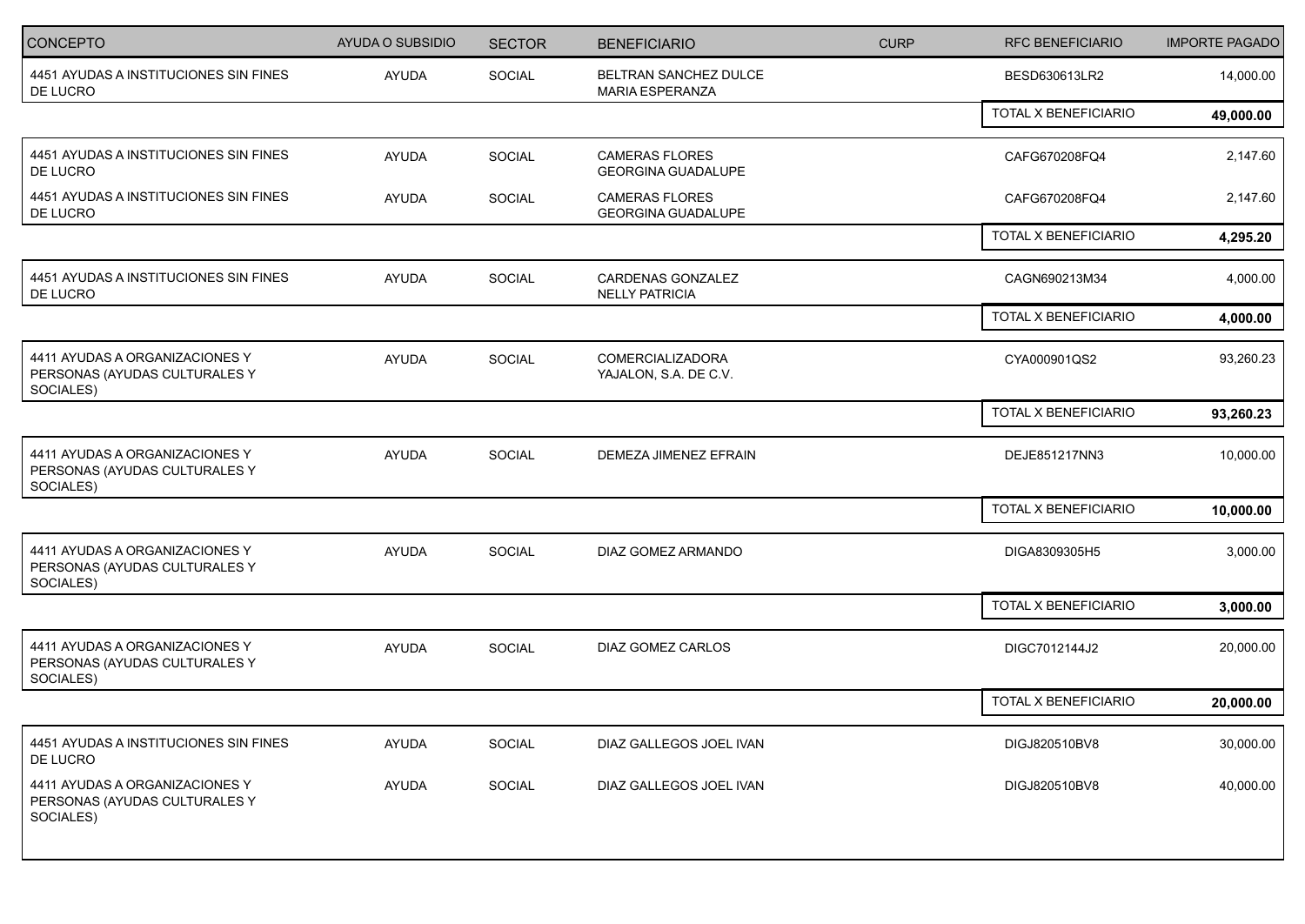| <b>CONCEPTO</b>                                                              | AYUDA O SUBSIDIO | <b>SECTOR</b> | <b>BENEFICIARIO</b>                  | <b>CURP</b> | RFC BENEFICIARIO     | <b>IMPORTE PAGADO</b> |
|------------------------------------------------------------------------------|------------------|---------------|--------------------------------------|-------------|----------------------|-----------------------|
|                                                                              |                  |               |                                      |             | TOTAL X BENEFICIARIO | 70,000.00             |
| 4411 AYUDAS A ORGANIZACIONES Y<br>PERSONAS (AYUDAS CULTURALES Y<br>SOCIALES) | <b>AYUDA</b>     | SOCIAL        | DIAZ HERNANDEZ GERARDO<br>SAMUEL     |             | DIHG951003HX0        | 4,000.00              |
|                                                                              |                  |               |                                      |             | TOTAL X BENEFICIARIO | 4,000.00              |
| 4411 AYUDAS A ORGANIZACIONES Y<br>PERSONAS (AYUDAS CULTURALES Y<br>SOCIALES) | <b>AYUDA</b>     | <b>SOCIAL</b> | DIAZ PEREZ SEBASTIAN                 |             | DPIS890423562        | 3,000.00              |
|                                                                              |                  |               |                                      |             | TOTAL X BENEFICIARIO | 3,000.00              |
| 4411 AYUDAS A ORGANIZACIONES Y<br>PERSONAS (AYUDAS CULTURALES Y<br>SOCIALES) | <b>AYUDA</b>     | <b>SOCIAL</b> | ESPINOZA GUZMAN MIGUEL               |             | EIGM650510IA4        | 3,000.00              |
|                                                                              |                  |               |                                      |             | TOTAL X BENEFICIARIO | 3,000.00              |
| 4411 AYUDAS A ORGANIZACIONES Y<br>PERSONAS (AYUDAS CULTURALES Y<br>SOCIALES) | <b>AYUDA</b>     | <b>SOCIAL</b> | <b>GALLEGOS LARA FREDDY</b><br>PABLO |             | GALF930814L86        | 3,000.00              |
|                                                                              |                  |               |                                      |             | TOTAL X BENEFICIARIO | 3,000.00              |
| 4411 AYUDAS A ORGANIZACIONES Y<br>PERSONAS (AYUDAS CULTURALES Y<br>SOCIALES) | <b>AYUDA</b>     | SOCIAL        | <b>GARCIA PEREZ GERONIMO</b>         |             | GAPG6304068R0        | 3,000.00              |
|                                                                              |                  |               |                                      |             | TOTAL X BENEFICIARIO | 3,000.00              |
| 4411 AYUDAS A ORGANIZACIONES Y<br>PERSONAS (AYUDAS CULTURALES Y<br>SOCIALES) | <b>AYUDA</b>     | SOCIAL        | <b>GARCIA PEREZ JERONIMO</b>         |             | GAPJ620930470        | 5,000.00              |
|                                                                              |                  |               |                                      |             | TOTAL X BENEFICIARIO | 5,000.00              |
| 4411 AYUDAS A ORGANIZACIONES Y<br>PERSONAS (AYUDAS CULTURALES Y<br>SOCIALES) | <b>AYUDA</b>     | <b>SOCIAL</b> | <b>GIRON PEREZ SANTIAGO</b>          |             | GIPS8202271N1        | 5,000.00              |
|                                                                              |                  |               |                                      |             | TOTAL X BENEFICIARIO | 5,000.00              |
| 4411 AYUDAS A ORGANIZACIONES Y<br>PERSONAS (AYUDAS CULTURALES Y<br>SOCIALES) | AYUDA            | SOCIAL        | GOMEZ DIAZ JERONIMO                  |             | GODJ800918QJ0        | 3,000.00              |
|                                                                              |                  |               |                                      |             |                      |                       |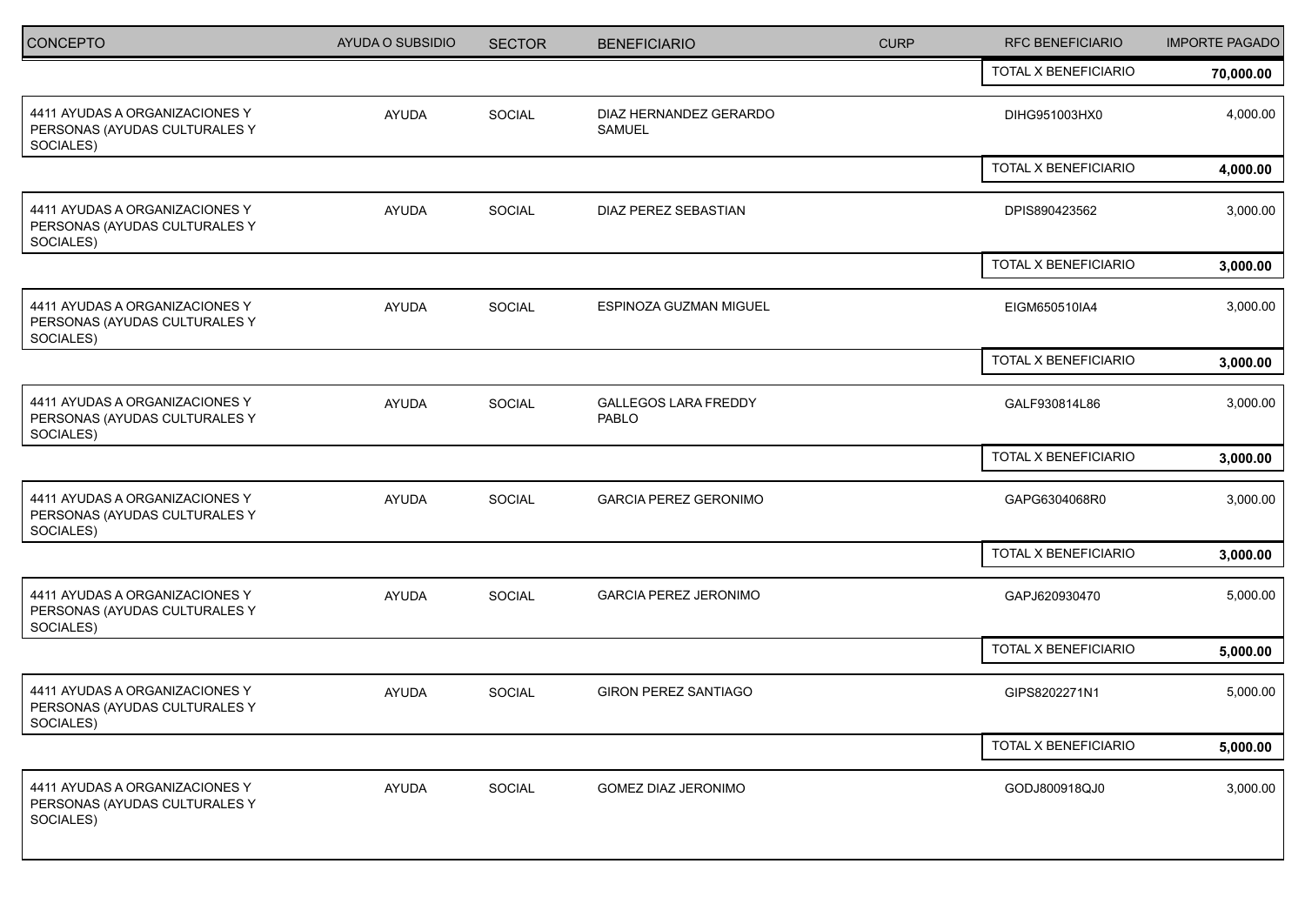| <b>CONCEPTO</b>                                                              | <b>AYUDA O SUBSIDIO</b> | <b>SECTOR</b> | <b>BENEFICIARIO</b>                            | <b>CURP</b> | <b>RFC BENEFICIARIO</b>     | <b>IMPORTE PAGADO</b> |
|------------------------------------------------------------------------------|-------------------------|---------------|------------------------------------------------|-------------|-----------------------------|-----------------------|
| 4411 AYUDAS A ORGANIZACIONES Y<br>PERSONAS (AYUDAS CULTURALES Y<br>SOCIALES) | AYUDA                   | SOCIAL        | <b>GOMEZ DIAZ JERONIMO</b>                     |             | GODJ800918QJ0               | 20,000.00             |
|                                                                              |                         |               |                                                |             | TOTAL X BENEFICIARIO        | 23,000.00             |
| 4411 AYUDAS A ORGANIZACIONES Y<br>PERSONAS (AYUDAS CULTURALES Y<br>SOCIALES) | <b>AYUDA</b>            | SOCIAL        | GOMEZ DIAZ JERONIMO                            |             | GODJ900326QJ7               | 4,000.00              |
|                                                                              |                         |               |                                                |             | TOTAL X BENEFICIARIO        | 4,000.00              |
| 4411 AYUDAS A ORGANIZACIONES Y<br>PERSONAS (AYUDAS CULTURALES Y<br>SOCIALES) | <b>AYUDA</b>            | <b>SOCIAL</b> | <b>GOMEZ DIAZ MICAELA</b>                      |             | GODM670701PW6               | 3,000.00              |
|                                                                              |                         |               |                                                |             | <b>TOTAL X BENEFICIARIO</b> | 3,000.00              |
| 4411 AYUDAS A ORGANIZACIONES Y<br>PERSONAS (AYUDAS CULTURALES Y<br>SOCIALES) | <b>AYUDA</b>            | <b>SOCIAL</b> | <b>GOMEZ ESPINOZA JUAN</b>                     |             | GOEJ840123K79               | 3,000.00              |
|                                                                              |                         |               |                                                |             | TOTAL X BENEFICIARIO        | 3,000.00              |
| 4411 AYUDAS A ORGANIZACIONES Y<br>PERSONAS (AYUDAS CULTURALES Y<br>SOCIALES) | <b>AYUDA</b>            | SOCIAL        | <b>GOMEZ GUZMAN BERNABE</b>                    |             | GOGB900611LB7               | 3,000.00              |
|                                                                              |                         |               |                                                |             | TOTAL X BENEFICIARIO        | 3,000.00              |
| 4411 AYUDAS A ORGANIZACIONES Y<br>PERSONAS (AYUDAS CULTURALES Y<br>SOCIALES) | <b>AYUDA</b>            | <b>SOCIAL</b> | GOMEZ GUTIERREZ JUAN                           |             | GOGJ6006077L1               | 4,000.00              |
|                                                                              |                         |               |                                                |             | TOTAL X BENEFICIARIO        | 4,000.00              |
| 4481 OTRAS AYUDAS                                                            | <b>AYUDA</b>            | SOCIAL        | <b>GOMEZ HERNANDEZ</b><br><b>CARLOS MIGUEL</b> |             | GOHC8910068Z3               | 1,804.62              |
| 4481 OTRAS AYUDAS                                                            | <b>AYUDA</b>            | SOCIAL        | <b>GOMEZ HERNANDEZ</b><br><b>CARLOS MIGUEL</b> |             | GOHC8910068Z3               | 1,804.62              |
| 4481 OTRAS AYUDAS                                                            | AYUDA                   | SOCIAL        | <b>GOMEZ HERNANDEZ</b><br><b>CARLOS MIGUEL</b> |             | GOHC8910068Z3               | 1,804.62              |
| 4481 OTRAS AYUDAS                                                            | <b>AYUDA</b>            | SOCIAL        | <b>GOMEZ HERNANDEZ</b><br><b>CARLOS MIGUEL</b> |             | GOHC8910068Z3               | 1,804.62              |
|                                                                              |                         |               |                                                |             | TOTAL X BENEFICIARIO        | 7,218.48              |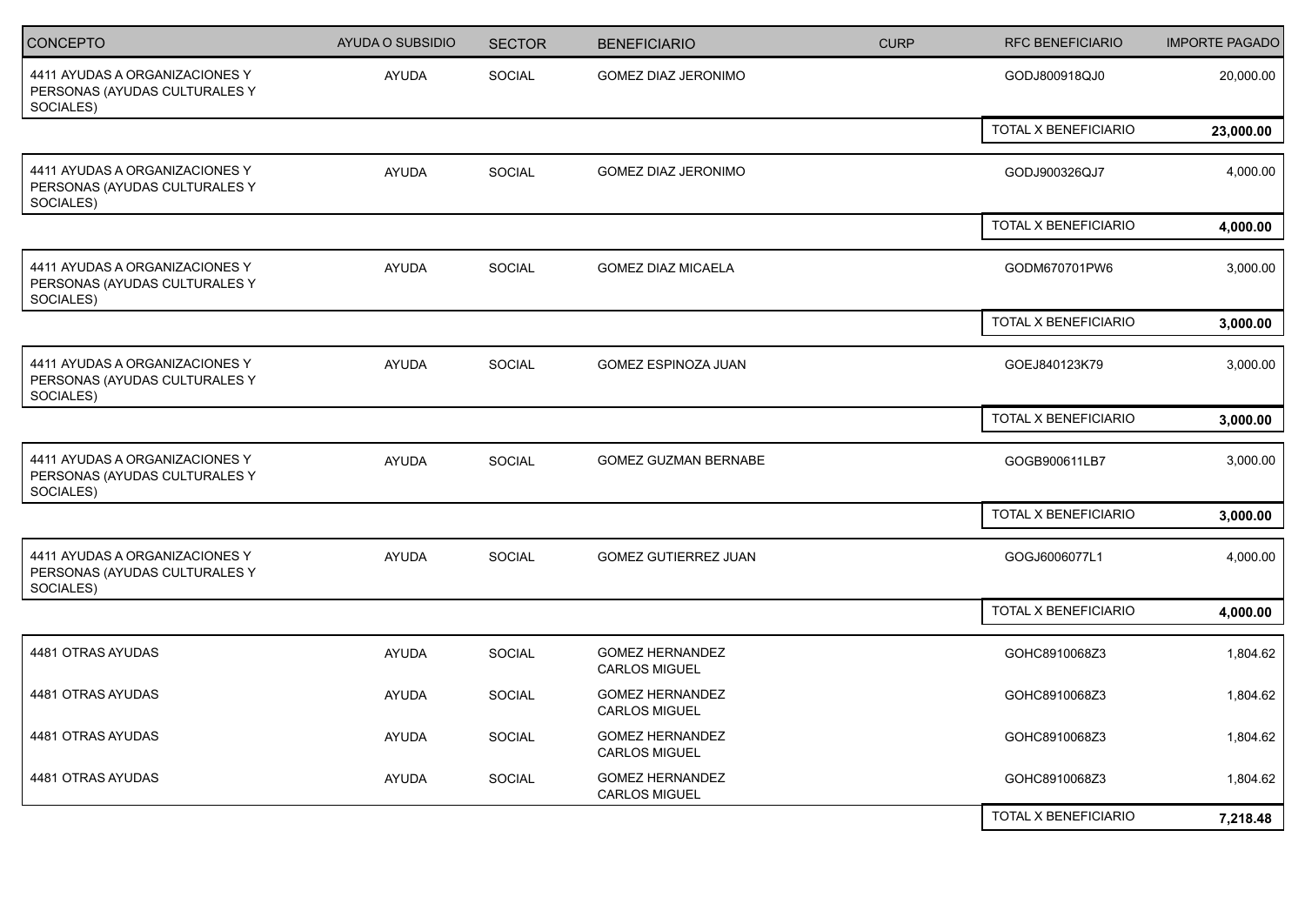| <b>CONCEPTO</b>                                                              | <b>AYUDA O SUBSIDIO</b> | <b>SECTOR</b> | <b>BENEFICIARIO</b>                     | <b>CURP</b> | <b>RFC BENEFICIARIO</b>     | <b>IMPORTE PAGADO</b> |
|------------------------------------------------------------------------------|-------------------------|---------------|-----------------------------------------|-------------|-----------------------------|-----------------------|
| 4411 AYUDAS A ORGANIZACIONES Y<br>PERSONAS (AYUDAS CULTURALES Y<br>SOCIALES) | <b>AYUDA</b>            | SOCIAL        | GOMEZ HERNANDEZ JOSE<br><b>LUIS</b>     |             | GOHL721218IQ7               | 4,000.00              |
|                                                                              |                         |               |                                         |             | <b>TOTAL X BENEFICIARIO</b> | 4,000.00              |
| 4411 AYUDAS A ORGANIZACIONES Y<br>PERSONAS (AYUDAS CULTURALES Y<br>SOCIALES) | <b>AYUDA</b>            | SOCIAL        | <b>GOMEZ HERNANDEZ</b><br><b>MANUEL</b> |             | GOHM591201338               | 4,000.00              |
|                                                                              |                         |               |                                         |             | TOTAL X BENEFICIARIO        | 4,000.00              |
| 4411 AYUDAS A ORGANIZACIONES Y<br>PERSONAS (AYUDAS CULTURALES Y<br>SOCIALES) | <b>AYUDA</b>            | SOCIAL        | <b>GOMEZ LUNA ANGELINA</b>              |             | GOLA740501310               | 7,000.00              |
|                                                                              |                         |               |                                         |             | TOTAL X BENEFICIARIO        | 7,000.00              |
| 4411 AYUDAS A ORGANIZACIONES Y<br>PERSONAS (AYUDAS CULTURALES Y<br>SOCIALES) | AYUDA                   | SOCIAL        | <b>GOMEZ LOPEZ CARLOS</b>               |             | GOLC790818JA0               | 5,000.00              |
|                                                                              |                         |               |                                         |             | TOTAL X BENEFICIARIO        | 5,000.00              |
| 4411 AYUDAS A ORGANIZACIONES Y<br>PERSONAS (AYUDAS CULTURALES Y<br>SOCIALES) | <b>AYUDA</b>            | SOCIAL        | <b>GOMEZ LOPEZ MANUEL</b>               |             | GOLM840814D65               | 5,000.00              |
|                                                                              |                         |               |                                         |             | TOTAL X BENEFICIARIO        | 5,000.00              |
| 4411 AYUDAS A ORGANIZACIONES Y<br>PERSONAS (AYUDAS CULTURALES Y<br>SOCIALES) | AYUDA                   | SOCIAL        | GOMEZ LOPEZ MANUELA                     |             | GOLM870827EE0               | 5,000.00              |
|                                                                              |                         |               |                                         |             | TOTAL X BENEFICIARIO        | 5,000.00              |
| 4411 AYUDAS A ORGANIZACIONES Y<br>PERSONAS (AYUDAS CULTURALES Y<br>SOCIALES) | <b>AYUDA</b>            | SOCIAL        | <b>GOMEZ MENDEZ FABIOLA</b>             |             | GOMF950105D89               | 3,000.00              |
|                                                                              |                         |               |                                         |             | TOTAL X BENEFICIARIO        | 3,000.00              |
| 4411 AYUDAS A ORGANIZACIONES Y<br>PERSONAS (AYUDAS CULTURALES Y<br>SOCIALES) | AYUDA                   | SOCIAL        | <b>GOMEZ MORALES PASCUAL</b>            |             | GOMP781015AT6               | 2,500.00              |
|                                                                              |                         |               |                                         |             | TOTAL X BENEFICIARIO        | 2,500.00              |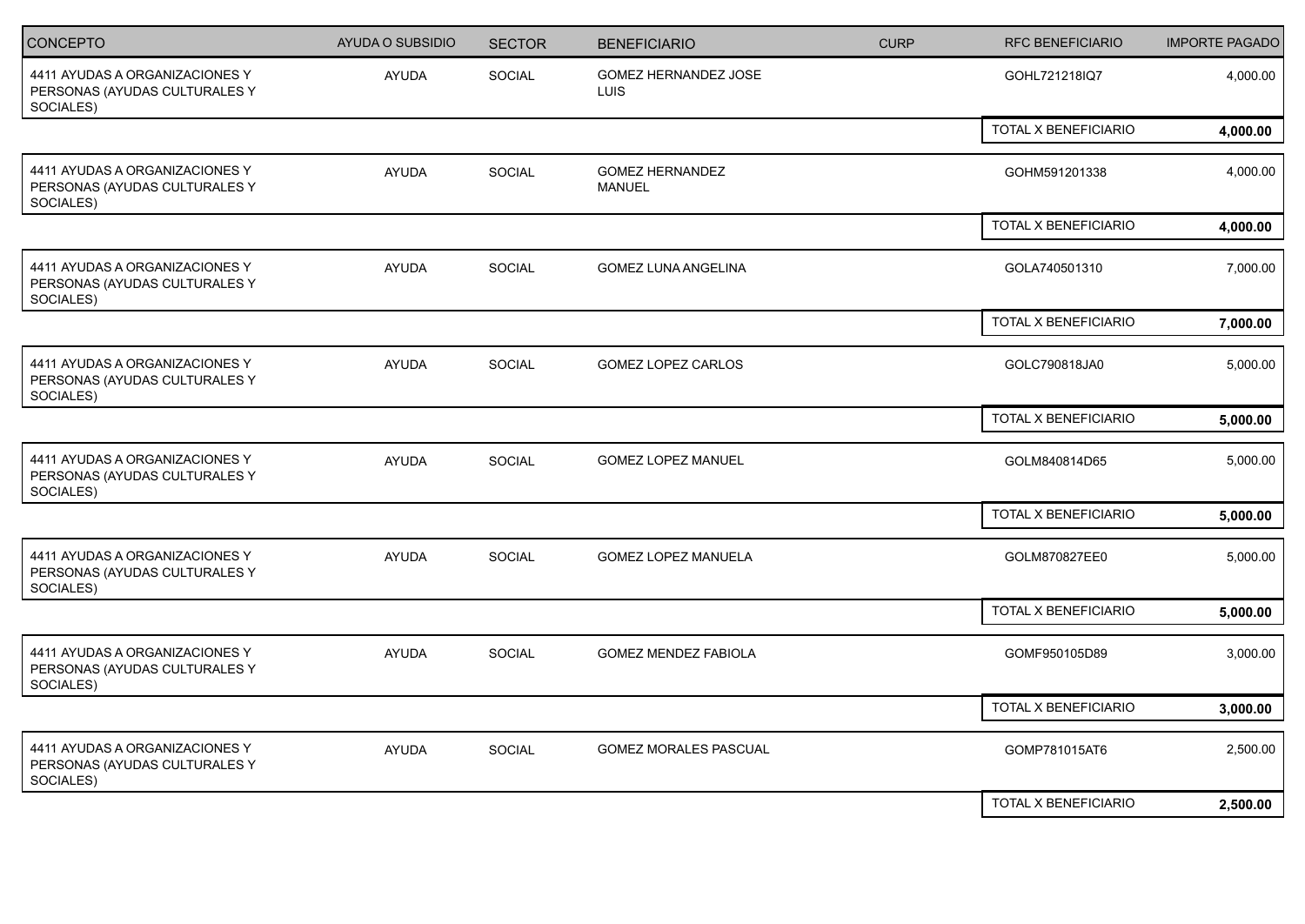| <b>CONCEPTO</b>                                                              | <b>AYUDA O SUBSIDIO</b> | <b>SECTOR</b> | <b>BENEFICIARIO</b>                        | <b>CURP</b> | <b>RFC BENEFICIARIO</b>     | <b>IMPORTE PAGADO</b> |
|------------------------------------------------------------------------------|-------------------------|---------------|--------------------------------------------|-------------|-----------------------------|-----------------------|
| 4411 AYUDAS A ORGANIZACIONES Y<br>PERSONAS (AYUDAS CULTURALES Y<br>SOCIALES) | <b>AYUDA</b>            | SOCIAL        | <b>GOMEZ PEREZ MIGUEL</b>                  |             | GOPM740725PW6               | 3,000.00              |
|                                                                              |                         |               |                                            |             | <b>TOTAL X BENEFICIARIO</b> | 3,000.00              |
| 4411 AYUDAS A ORGANIZACIONES Y<br>PERSONAS (AYUDAS CULTURALES Y<br>SOCIALES) | <b>AYUDA</b>            | SOCIAL        | GOMEZ PEREZ JOSE<br>MANUEL                 |             | GOPM8805193I0               | 3,000.00              |
|                                                                              |                         |               |                                            |             | TOTAL X BENEFICIARIO        | 3,000.00              |
| 4411 AYUDAS A ORGANIZACIONES Y<br>PERSONAS (AYUDAS CULTURALES Y<br>SOCIALES) | <b>AYUDA</b>            | SOCIAL        | <b>GUZMAN AGUILAR EFREN</b>                |             | GUAE840624MF8               | 5,000.00              |
|                                                                              |                         |               |                                            |             | TOTAL X BENEFICIARIO        | 5,000.00              |
| 4411 AYUDAS A ORGANIZACIONES Y<br>PERSONAS (AYUDAS CULTURALES Y<br>SOCIALES) | AYUDA                   | SOCIAL        | CRUZ GUTIERREZ ISMAEL                      |             | GUGI911030P24               | 3,000.00              |
|                                                                              |                         |               |                                            |             | TOTAL X BENEFICIARIO        | 3,000.00              |
| 4411 AYUDAS A ORGANIZACIONES Y<br>PERSONAS (AYUDAS CULTURALES Y<br>SOCIALES) | <b>AYUDA</b>            | SOCIAL        | <b>GUTIERREZ HERNANDEZ</b><br><b>PABLO</b> |             | GUHP780927414               | 30,000.00             |
|                                                                              |                         |               |                                            |             | TOTAL X BENEFICIARIO        | 30,000.00             |
| 4411 AYUDAS A ORGANIZACIONES Y<br>PERSONAS (AYUDAS CULTURALES Y<br>SOCIALES) | AYUDA                   | SOCIAL        | <b>GUZMAN JIMENEZ ISRAEL</b>               |             | GUJI7705173I3               | 3,000.00              |
|                                                                              |                         |               |                                            |             | TOTAL X BENEFICIARIO        | 3,000.00              |
| 4411 AYUDAS A ORGANIZACIONES Y<br>PERSONAS (AYUDAS CULTURALES Y<br>SOCIALES) | <b>AYUDA</b>            | SOCIAL        | <b>GUILLEN JIMENEZ JOSE</b>                |             | GUJJ720930DN9               | 8,000.00              |
|                                                                              |                         |               |                                            |             | TOTAL X BENEFICIARIO        | 8,000.00              |
| 4411 AYUDAS A ORGANIZACIONES Y<br>PERSONAS (AYUDAS CULTURALES Y<br>SOCIALES) | AYUDA                   | SOCIAL        | <b>GUTIERREZ MORALES</b><br>ANDRES         |             | GUMA901007PS3               | 3,000.00              |
|                                                                              |                         |               |                                            |             | TOTAL X BENEFICIARIO        | 3,000.00              |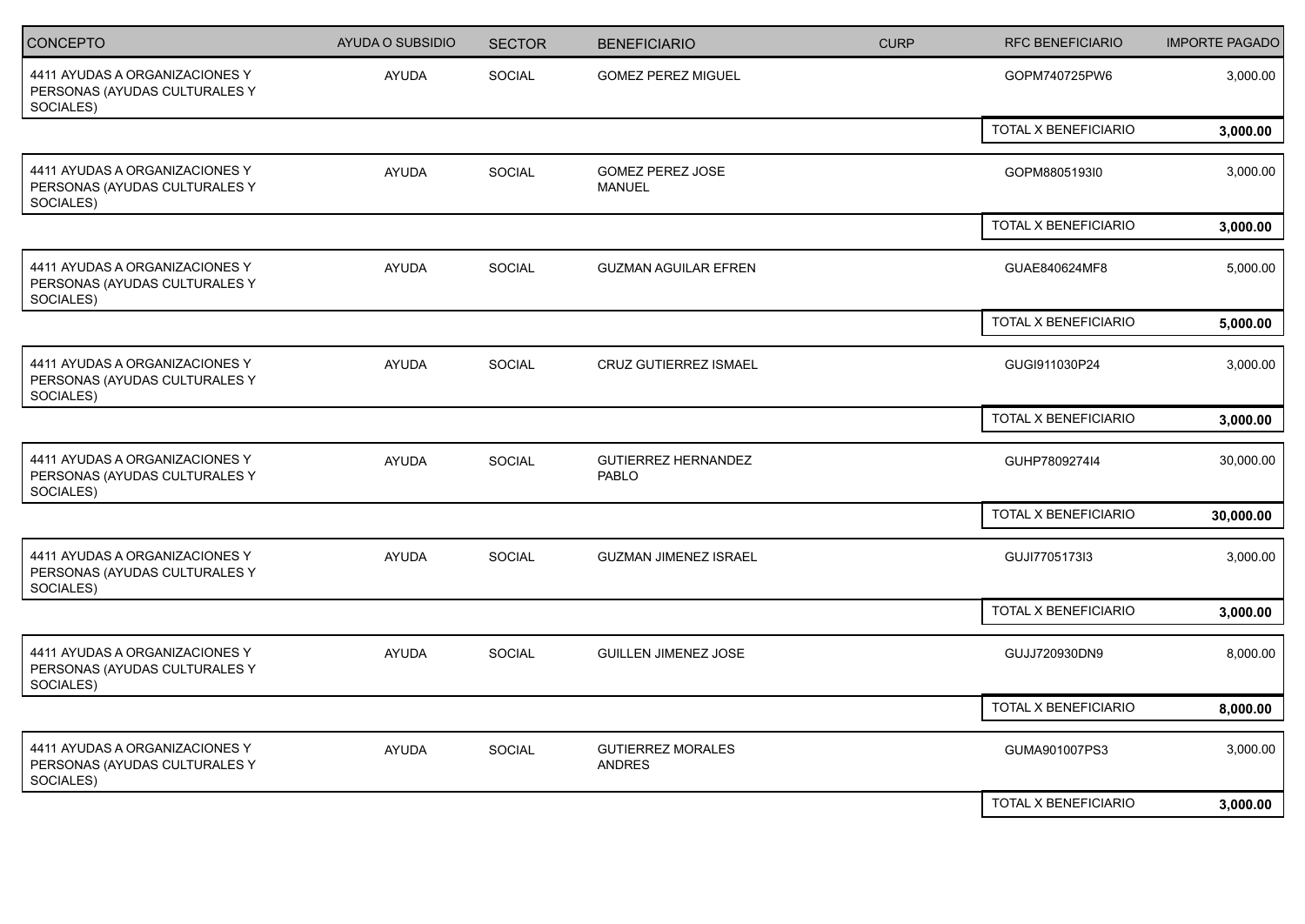| <b>CONCEPTO</b>                                                              | <b>AYUDA O SUBSIDIO</b> | <b>SECTOR</b> | <b>BENEFICIARIO</b>                            | <b>CURP</b> | <b>RFC BENEFICIARIO</b>     | <b>IMPORTE PAGADO</b> |
|------------------------------------------------------------------------------|-------------------------|---------------|------------------------------------------------|-------------|-----------------------------|-----------------------|
| 4411 AYUDAS A ORGANIZACIONES Y<br>PERSONAS (AYUDAS CULTURALES Y<br>SOCIALES) | <b>AYUDA</b>            | SOCIAL        | <b>GUTIERREZ VERA</b><br><b>JERONIMO</b>       |             | GUVJ710822561               | 5,000.00              |
|                                                                              |                         |               |                                                |             | <b>TOTAL X BENEFICIARIO</b> | 5,000.00              |
| 4411 AYUDAS A ORGANIZACIONES Y<br>PERSONAS (AYUDAS CULTURALES Y<br>SOCIALES) | <b>AYUDA</b>            | SOCIAL        | HERNANDEZ GOMEZ<br><b>MIGUEL</b>               |             | HEGM460105BC5               | 5,000.00              |
|                                                                              |                         |               |                                                |             | TOTAL X BENEFICIARIO        | 5,000.00              |
| 4411 AYUDAS A ORGANIZACIONES Y<br>PERSONAS (AYUDAS CULTURALES Y<br>SOCIALES) | <b>AYUDA</b>            | SOCIAL        | HERNANDEZ GOMEZ<br><b>MIGUEL</b>               |             | <b>HEGM720917BC4</b>        | 8,000.00              |
|                                                                              |                         |               |                                                |             | TOTAL X BENEFICIARIO        | 8,000.00              |
| 4411 AYUDAS A ORGANIZACIONES Y<br>PERSONAS (AYUDAS CULTURALES Y<br>SOCIALES) | AYUDA                   | SOCIAL        | HERNANDEZ GOMEZ<br><b>MANUEL</b>               |             | HEGM771130330               | 5,000.00              |
|                                                                              |                         |               |                                                |             | TOTAL X BENEFICIARIO        | 5,000.00              |
| 4411 AYUDAS A ORGANIZACIONES Y<br>PERSONAS (AYUDAS CULTURALES Y<br>SOCIALES) | <b>AYUDA</b>            | SOCIAL        | HERNANDEZ HERNANDEZ<br><b>EFRAIN CRISTOBAL</b> |             | HEHE7404123C0               | 3,000.00              |
|                                                                              |                         |               |                                                |             | TOTAL X BENEFICIARIO        | 3,000.00              |
| 4411 AYUDAS A ORGANIZACIONES Y<br>PERSONAS (AYUDAS CULTURALES Y<br>SOCIALES) | AYUDA                   | SOCIAL        | HERNANDEZ JIMENEZ<br><b>RICARDO</b>            |             | HEJR790310NB6               | 5,000.00              |
|                                                                              |                         |               |                                                |             | TOTAL X BENEFICIARIO        | 5,000.00              |
| 4411 AYUDAS A ORGANIZACIONES Y<br>PERSONAS (AYUDAS CULTURALES Y<br>SOCIALES) | <b>AYUDA</b>            | SOCIAL        | HERNANDEZ LUNA<br><b>SEBASTIAN</b>             |             | HELS680503FN5               | 35,000.00             |
|                                                                              |                         |               |                                                |             | TOTAL X BENEFICIARIO        | 35,000.00             |
| 4411 AYUDAS A ORGANIZACIONES Y<br>PERSONAS (AYUDAS CULTURALES Y<br>SOCIALES) | AYUDA                   | SOCIAL        | HERNANDEZ MORENO<br><b>MANUEL II</b>           |             | HEMM580308J78               | 5,000.00              |
|                                                                              |                         |               |                                                |             | TOTAL X BENEFICIARIO        | 5,000.00              |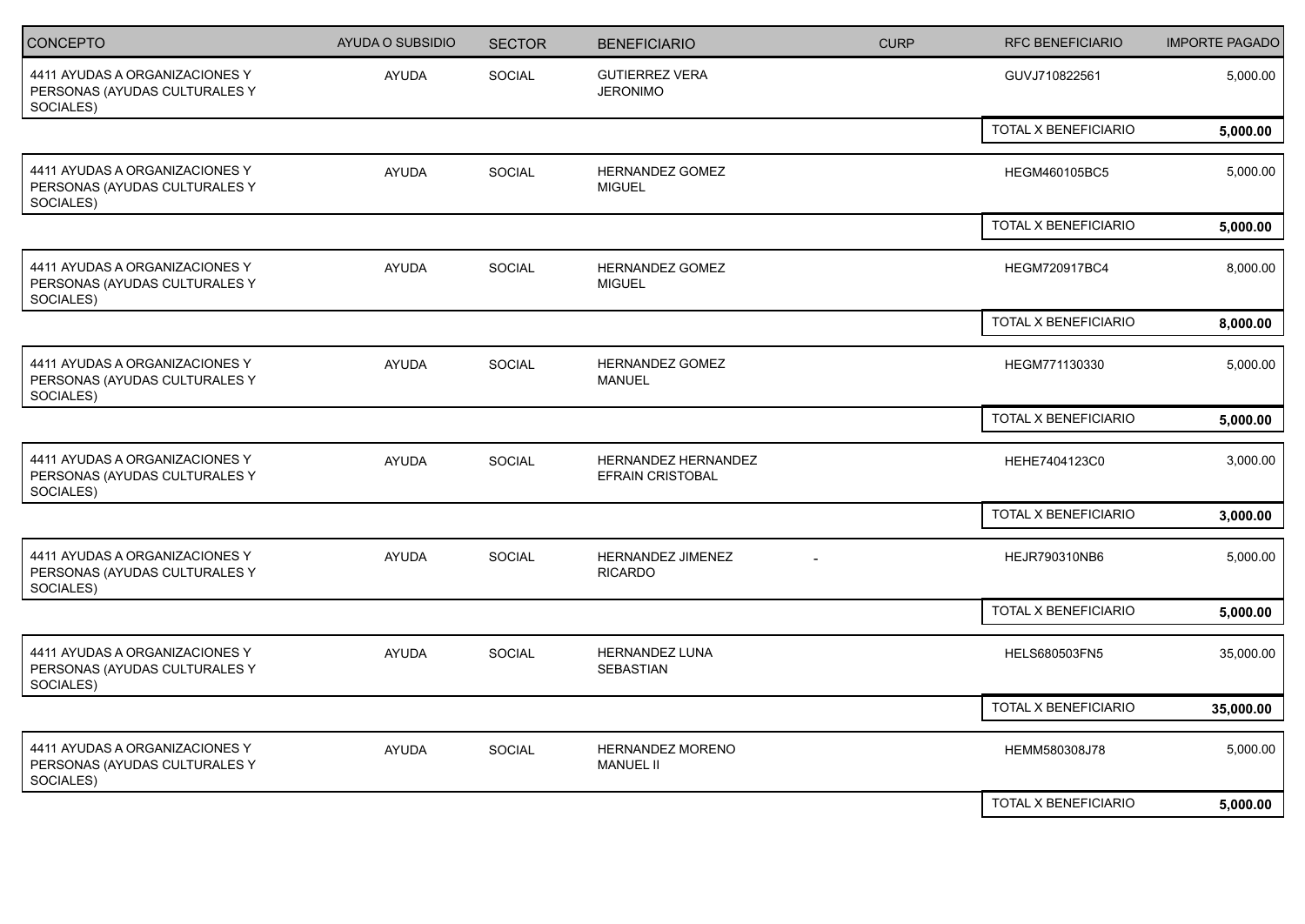| CONCEPTO                                                                     | AYUDA O SUBSIDIO | <b>SECTOR</b> | <b>BENEFICIARIO</b>                     | <b>CURP</b> | <b>RFC BENEFICIARIO</b> | <b>IMPORTE PAGADO</b> |
|------------------------------------------------------------------------------|------------------|---------------|-----------------------------------------|-------------|-------------------------|-----------------------|
| 4411 AYUDAS A ORGANIZACIONES Y<br>PERSONAS (AYUDAS CULTURALES Y<br>SOCIALES) | AYUDA            | <b>SOCIAL</b> | HERNANDEZ MENDEZ<br><b>MIGUEL</b>       |             | HEMM6211158R6           | 3,000.00              |
|                                                                              |                  |               |                                         |             | TOTAL X BENEFICIARIO    | 3,000.00              |
| 4411 AYUDAS A ORGANIZACIONES Y<br>PERSONAS (AYUDAS CULTURALES Y<br>SOCIALES) | <b>AYUDA</b>     | SOCIAL        | JIMENEZ GOMEZ GERARDO                   |             | JIGG821006545           | 5,000.00              |
|                                                                              |                  |               |                                         |             | TOTAL X BENEFICIARIO    | 5,000.00              |
| 4411 AYUDAS A ORGANIZACIONES Y<br>PERSONAS (AYUDAS CULTURALES Y<br>SOCIALES) | <b>AYUDA</b>     | SOCIAL        | LOPEZ GOMEZ LORENA DEL<br>CARMEN        |             | LOGL841107NQ5           | 4,000.00              |
|                                                                              |                  |               |                                         |             | TOTAL X BENEFICIARIO    | 4,000.00              |
| 4411 AYUDAS A ORGANIZACIONES Y<br>PERSONAS (AYUDAS CULTURALES Y<br>SOCIALES) | <b>AYUDA</b>     | SOCIAL        | LOPEZ GONZALEZ PASCUAL                  |             | LOGP751120335           | 20,000.00             |
|                                                                              |                  |               |                                         |             | TOTAL X BENEFICIARIO    | 20,000.00             |
| 4411 AYUDAS A ORGANIZACIONES Y<br>PERSONAS (AYUDAS CULTURALES Y<br>SOCIALES) | <b>AYUDA</b>     | <b>SOCIAL</b> | LOPEZ JIMENEZ HILARIO                   |             | LOJH691101A40           | 3,000.00              |
|                                                                              |                  |               |                                         |             | TOTAL X BENEFICIARIO    | 3,000.00              |
| 4411 AYUDAS A ORGANIZACIONES Y<br>PERSONAS (AYUDAS CULTURALES Y<br>SOCIALES) | <b>AYUDA</b>     | SOCIAL        | LOPEZ MARTINEZ LUCEOR<br>DE LOS ANGELES |             | LOML861109QE6           | 4,000.00              |
|                                                                              |                  |               |                                         |             | TOTAL X BENEFICIARIO    | 4,000.00              |
| 4411 AYUDAS A ORGANIZACIONES Y<br>PERSONAS (AYUDAS CULTURALES Y<br>SOCIALES) | <b>AYUDA</b>     | SOCIAL        | LOPEZ PEREZ JUAN                        |             | LOPJ6905012A8           | 4,000.00              |
|                                                                              |                  |               |                                         |             | TOTAL X BENEFICIARIO    | 4,000.00              |
| 4411 AYUDAS A ORGANIZACIONES Y<br>PERSONAS (AYUDAS CULTURALES Y<br>SOCIALES) | AYUDA            | SOCIAL        | LOPEZ PEREZ LUCINDA                     |             | LOPL840221LL5           | 5,000.00              |
|                                                                              |                  |               |                                         |             | TOTAL X BENEFICIARIO    | 5,000.00              |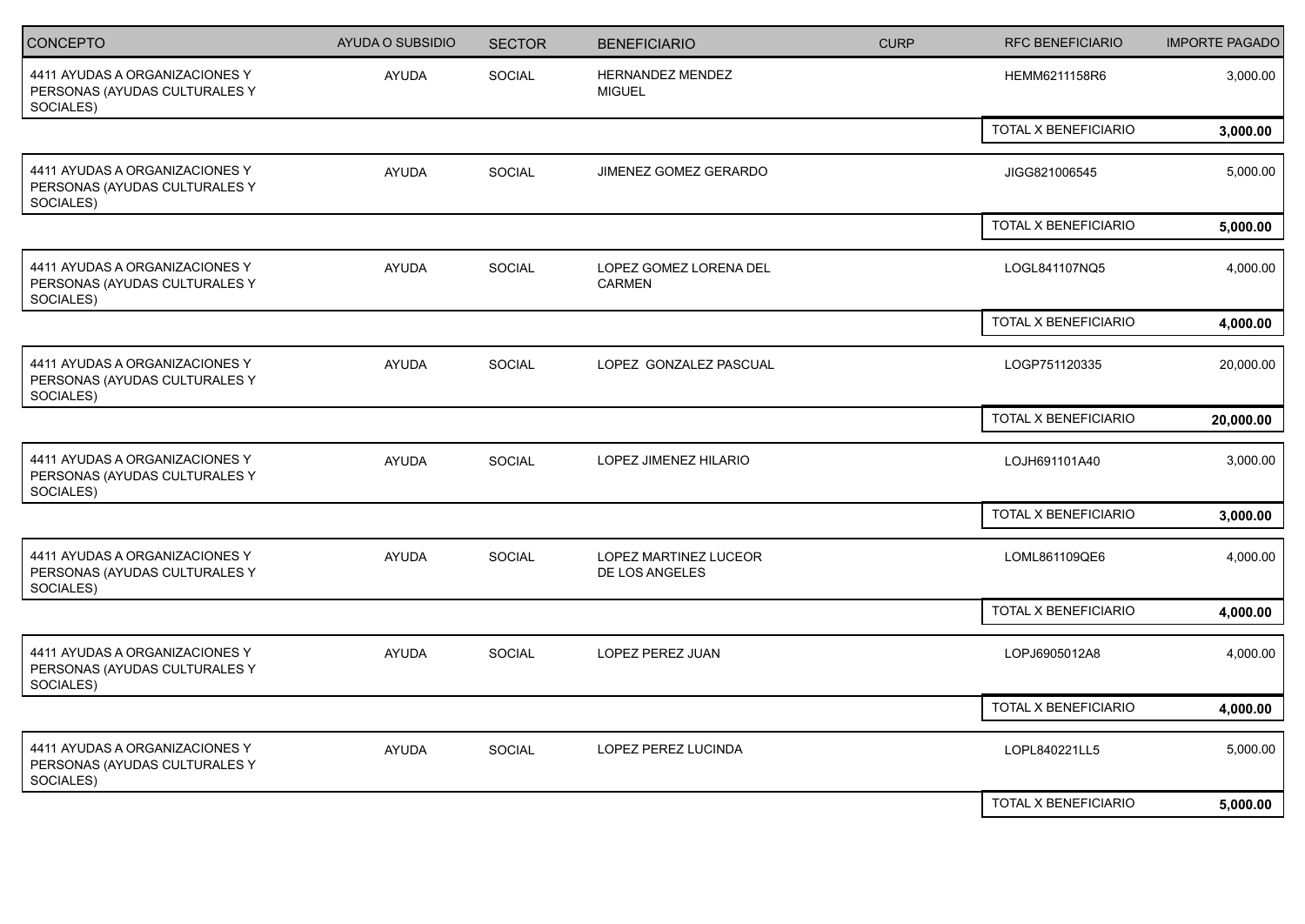| <b>CONCEPTO</b>                                                              | AYUDA O SUBSIDIO | <b>SECTOR</b> | <b>BENEFICIARIO</b>                          | <b>CURP</b> | <b>RFC BENEFICIARIO</b> | <b>IMPORTE PAGADO</b> |
|------------------------------------------------------------------------------|------------------|---------------|----------------------------------------------|-------------|-------------------------|-----------------------|
| 4411 AYUDAS A ORGANIZACIONES Y<br>PERSONAS (AYUDAS CULTURALES Y<br>SOCIALES) | AYUDA            | SOCIAL        | LOPEZ SANCHEZ NICOLASA                       |             | LOSN930218G90           | 3,000.00              |
|                                                                              |                  |               |                                              |             | TOTAL X BENEFICIARIO    | 3,000.00              |
| 4411 AYUDAS A ORGANIZACIONES Y<br>PERSONAS (AYUDAS CULTURALES Y<br>SOCIALES) | <b>AYUDA</b>     | SOCIAL        | LUNA MORENO TOMAS                            |             | LUMT700206KH6           | 3,000.00              |
|                                                                              |                  |               |                                              |             | TOTAL X BENEFICIARIO    | 3,000.00              |
| 4411 AYUDAS A ORGANIZACIONES Y<br>PERSONAS (AYUDAS CULTURALES Y<br>SOCIALES) | <b>AYUDA</b>     | SOCIAL        | MARTINEZ VERA CARLOS<br><b>GILBERTO</b>      |             | MAVC781012UC2           | 5,000.00              |
|                                                                              |                  |               |                                              |             | TOTAL X BENEFICIARIO    | 5,000.00              |
| 4411 AYUDAS A ORGANIZACIONES Y<br>PERSONAS (AYUDAS CULTURALES Y<br>SOCIALES) | <b>AYUDA</b>     | SOCIAL        | MENDEZ DAMAS ESTEBAN                         |             | MEDE551219Cl3           | 10,000.00             |
|                                                                              |                  |               |                                              |             | TOTAL X BENEFICIARIO    | 10,000.00             |
| 4431 AYUDAS A LA EDUCACIÓN                                                   | <b>AYUDA</b>     | SOCIAL        | MEZA NAVARRO GLORIA LUZ                      |             | MENG620622EE6           | 3,000.00              |
|                                                                              |                  |               |                                              |             | TOTAL X BENEFICIARIO    | 3,000.00              |
| 4411 AYUDAS A ORGANIZACIONES Y<br>PERSONAS (AYUDAS CULTURALES Y<br>SOCIALES) | <b>AYUDA</b>     | SOCIAL        | <b>MENDEZ TRUJILLO</b><br><b>FERNANDO</b>    |             | METF760828CB6           | 2,000.00              |
|                                                                              |                  |               |                                              |             | TOTAL X BENEFICIARIO    | 2,000.00              |
| 4411 AYUDAS A ORGANIZACIONES Y<br>PERSONAS (AYUDAS CULTURALES Y<br>SOCIALES) | <b>AYUDA</b>     | SOCIAL        | MIRANDA JIMENEZ<br><b>DOMINGO</b>            |             | MIJD620821588           | 10,000.00             |
|                                                                              |                  |               |                                              |             | TOTAL X BENEFICIARIO    | 10,000.00             |
| 4411 AYUDAS A ORGANIZACIONES Y<br>PERSONAS (AYUDAS CULTURALES Y<br>SOCIALES) | AYUDA            | SOCIAL        | MORALES DOMINGUEZ<br><b>ISRAEL ALEJANDRO</b> |             | MODI720706QF1           | 20,000.00             |
|                                                                              |                  |               |                                              |             | TOTAL X BENEFICIARIO    | 20,000.00             |
|                                                                              |                  |               |                                              |             |                         |                       |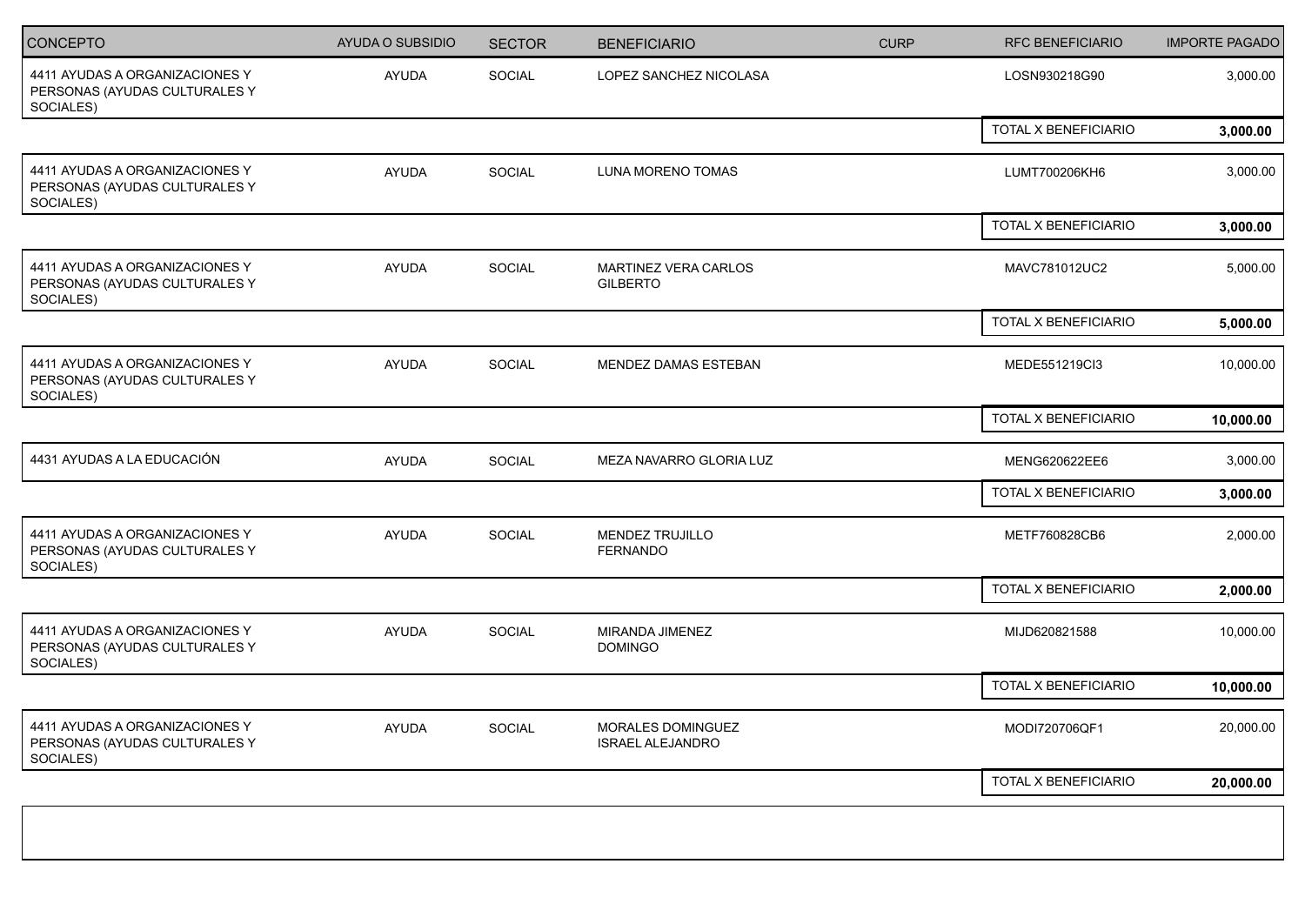| CONCEPTO                                                                     | AYUDA O SUBSIDIO | <b>SECTOR</b> | <b>BENEFICIARIO</b>                  | <b>CURP</b> | <b>RFC BENEFICIARIO</b> | <b>IMPORTE PAGADO</b> |
|------------------------------------------------------------------------------|------------------|---------------|--------------------------------------|-------------|-------------------------|-----------------------|
| 4411 AYUDAS A ORGANIZACIONES Y<br>PERSONAS (AYUDAS CULTURALES Y<br>SOCIALES) | AYUDA            | SOCIAL        | MORENO ESTRADA JUAN                  |             | MOEJ691125PD7           | 30,000.00             |
|                                                                              |                  |               |                                      |             | TOTAL X BENEFICIARIO    | 30,000.00             |
| 4411 AYUDAS A ORGANIZACIONES Y<br>PERSONAS (AYUDAS CULTURALES Y<br>SOCIALES) | AYUDA            | SOCIAL        | MORENO ESTRADA MANUEL                |             | MOEM770519978           | 3,000.00              |
|                                                                              |                  |               |                                      |             | TOTAL X BENEFICIARIO    | 3,000.00              |
| 4411 AYUDAS A ORGANIZACIONES Y<br>PERSONAS (AYUDAS CULTURALES Y<br>SOCIALES) | AYUDA            | SOCIAL        | MORENO GOMEZ MANUEL                  |             | MOGM620501GM0           | 10,000.00             |
|                                                                              |                  |               |                                      |             | TOTAL X BENEFICIARIO    | 10,000.00             |
| 4411 AYUDAS A ORGANIZACIONES Y<br>PERSONAS (AYUDAS CULTURALES Y<br>SOCIALES) | AYUDA            | SOCIAL        | <b>MORENO GUILLEN MANUEL</b>         |             | MOGM630131KT5           | 5,000.00              |
|                                                                              |                  |               |                                      |             | TOTAL X BENEFICIARIO    | 5,000.00              |
| 4411 AYUDAS A ORGANIZACIONES Y<br>PERSONAS (AYUDAS CULTURALES Y<br>SOCIALES) | AYUDA            | SOCIAL        | MORENO PEREZ JUAN<br>CARLOS          |             | MOPJ9909268H3           | 5,000.00              |
|                                                                              |                  |               |                                      |             | TOTAL X BENEFICIARIO    | 5,000.00              |
| 4411 AYUDAS A ORGANIZACIONES Y<br>PERSONAS (AYUDAS CULTURALES Y<br>SOCIALES) | AYUDA            | SOCIAL        | MORENO PEREZ MARIANO                 |             | MOPM880103UJ9           | 10,000.00             |
|                                                                              |                  |               |                                      |             | TOTAL X BENEFICIARIO    | 10,000.00             |
| 4411 AYUDAS A ORGANIZACIONES Y<br>PERSONAS (AYUDAS CULTURALES Y<br>SOCIALES) | <b>AYUDA</b>     | SOCIAL        | MORENO SILVANO MANUEL                |             | MOSM911017GJ2           | 3,000.00              |
|                                                                              |                  |               |                                      |             | TOTAL X BENEFICIARIO    | 3,000.00              |
| 4481 OTRAS AYUDAS                                                            | AYUDA            | SOCIAL        | ORDOÑEZ PEREZ MARIA                  |             | OOPM891102ND6           | 1,804.62              |
|                                                                              |                  |               |                                      |             | TOTAL X BENEFICIARIO    | 1,804.62              |
| 4411 AYUDAS A ORGANIZACIONES Y<br>PERSONAS (AYUDAS CULTURALES Y<br>SOCIALES) | AYUDA            | SOCIAL        | PANIAGUA CABALLERO<br><b>ALFONSO</b> |             | PACA650503KA7           | 3,000.00              |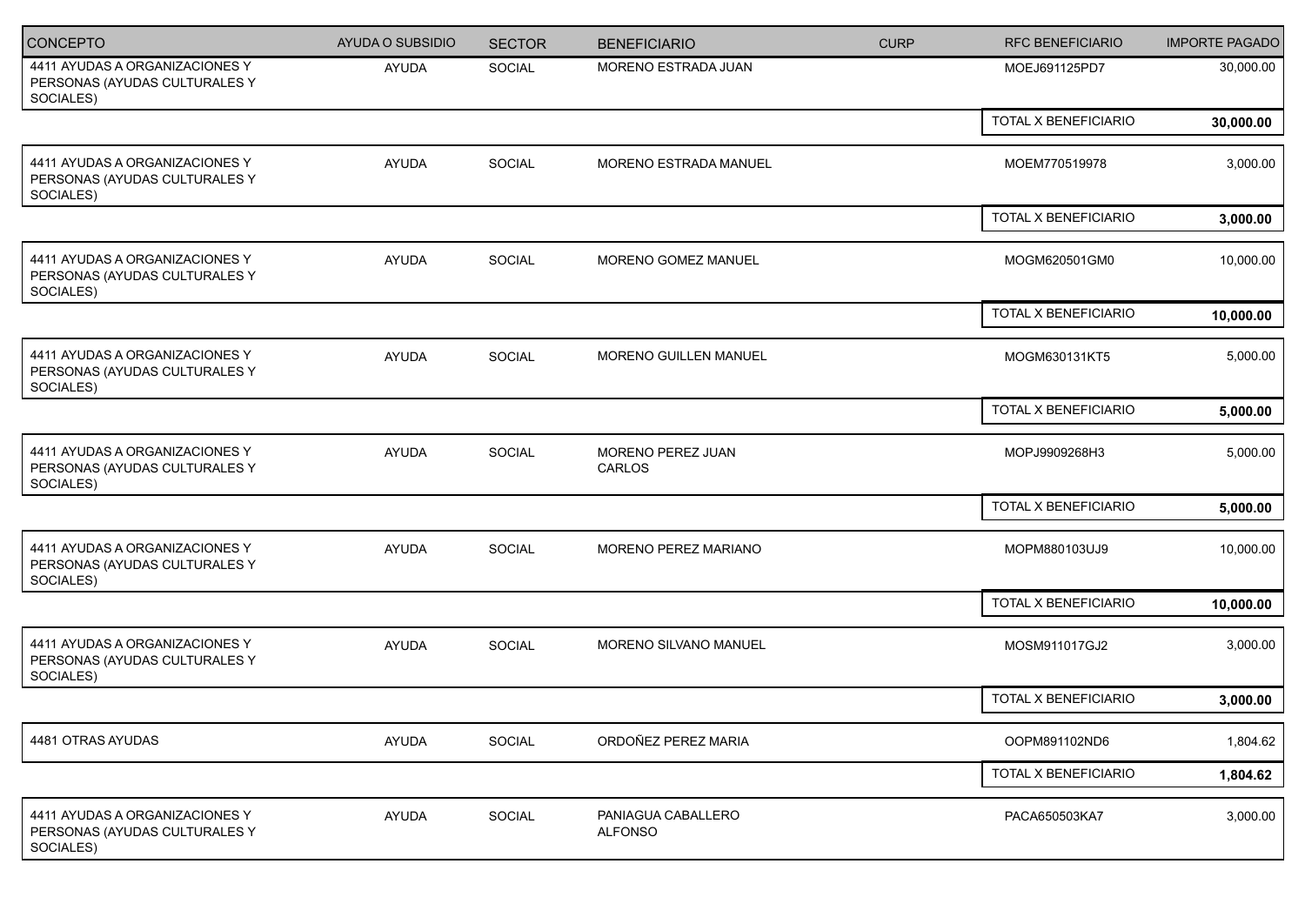| <b>CONCEPTO</b>                                                              | AYUDA O SUBSIDIO | <b>SECTOR</b> | <b>BENEFICIARIO</b>                       | <b>CURP</b> | <b>RFC BENEFICIARIO</b> | <b>IMPORTE PAGADO</b> |
|------------------------------------------------------------------------------|------------------|---------------|-------------------------------------------|-------------|-------------------------|-----------------------|
|                                                                              |                  |               |                                           |             | TOTAL X BENEFICIARIO    | 3,000.00              |
| 4481 OTRAS AYUDAS                                                            | AYUDA            | SOCIAL        | PEREZ GOMEZ CARLOS                        |             | PEGC641104MR6           | 1,804.62              |
| 4481 OTRAS AYUDAS                                                            | AYUDA            | SOCIAL        | PEREZ GOMEZ CARLOS                        |             | PEGC641104MR6           | 1,804.62              |
|                                                                              |                  |               |                                           |             | TOTAL X BENEFICIARIO    | 3,609.24              |
| 4411 AYUDAS A ORGANIZACIONES Y<br>PERSONAS (AYUDAS CULTURALES Y<br>SOCIALES) | AYUDA            | <b>SOCIAL</b> | PEREZ GOMEZ CARMELINO                     |             | PEGC760602BE5           | 10,000.00             |
|                                                                              |                  |               |                                           |             | TOTAL X BENEFICIARIO    | 10,000.00             |
| 4411 AYUDAS A ORGANIZACIONES Y<br>PERSONAS (AYUDAS CULTURALES Y<br>SOCIALES) | AYUDA            | SOCIAL        | REYES PINTO MARIN JALIL                   |             | REPM4702013W0           | 10,000.00             |
|                                                                              |                  |               |                                           |             | TOTAL X BENEFICIARIO    | 10,000.00             |
| 4411 AYUDAS A ORGANIZACIONES Y<br>PERSONAS (AYUDAS CULTURALES Y<br>SOCIALES) | <b>AYUDA</b>     | <b>SOCIAL</b> | RUIZ SILVANO JOSE                         |             | RUSJ880326AZ5           | 5,000.00              |
|                                                                              |                  |               |                                           |             | TOTAL X BENEFICIARIO    | 5,000.00              |
| 4411 AYUDAS A ORGANIZACIONES Y<br>PERSONAS (AYUDAS CULTURALES Y<br>SOCIALES) | AYUDA            | SOCIAL        | SANCHEZ GONZALEZ JOSE<br><b>FRANCISCO</b> |             | SAGJ761024N70           | 200,000.00            |
| 4411 AYUDAS A ORGANIZACIONES Y<br>PERSONAS (AYUDAS CULTURALES Y<br>SOCIALES) | AYUDA            | SOCIAL        | SANCHEZ GONZALEZ JOSE<br><b>FRANCISCO</b> |             | SAGJ761024N70           | 200,000.00            |
|                                                                              |                  |               |                                           |             | TOTAL X BENEFICIARIO    | 400,000.00            |
| 4481 OTRAS AYUDAS                                                            | AYUDA            | SOCIAL        | <b>SARAGOS GOMEZ</b><br><b>MELCHORIO</b>  |             | SAGM801216C90           | 1,804.62              |
| 4481 OTRAS AYUDAS                                                            | AYUDA            | <b>SOCIAL</b> | SARAGOS GOMEZ<br>MELCHORIO                |             | SAGM801216C90           | 1,804.62              |
|                                                                              |                  |               |                                           |             | TOTAL X BENEFICIARIO    | 3,609.24              |
| 4411 AYUDAS A ORGANIZACIONES Y<br>PERSONAS (AYUDAS CULTURALES Y<br>SOCIALES) | AYUDA            | SOCIAL        | SANCHEZ GIRON VICTORIO                    |             | SAGV760227GD4           | 2,500.00              |